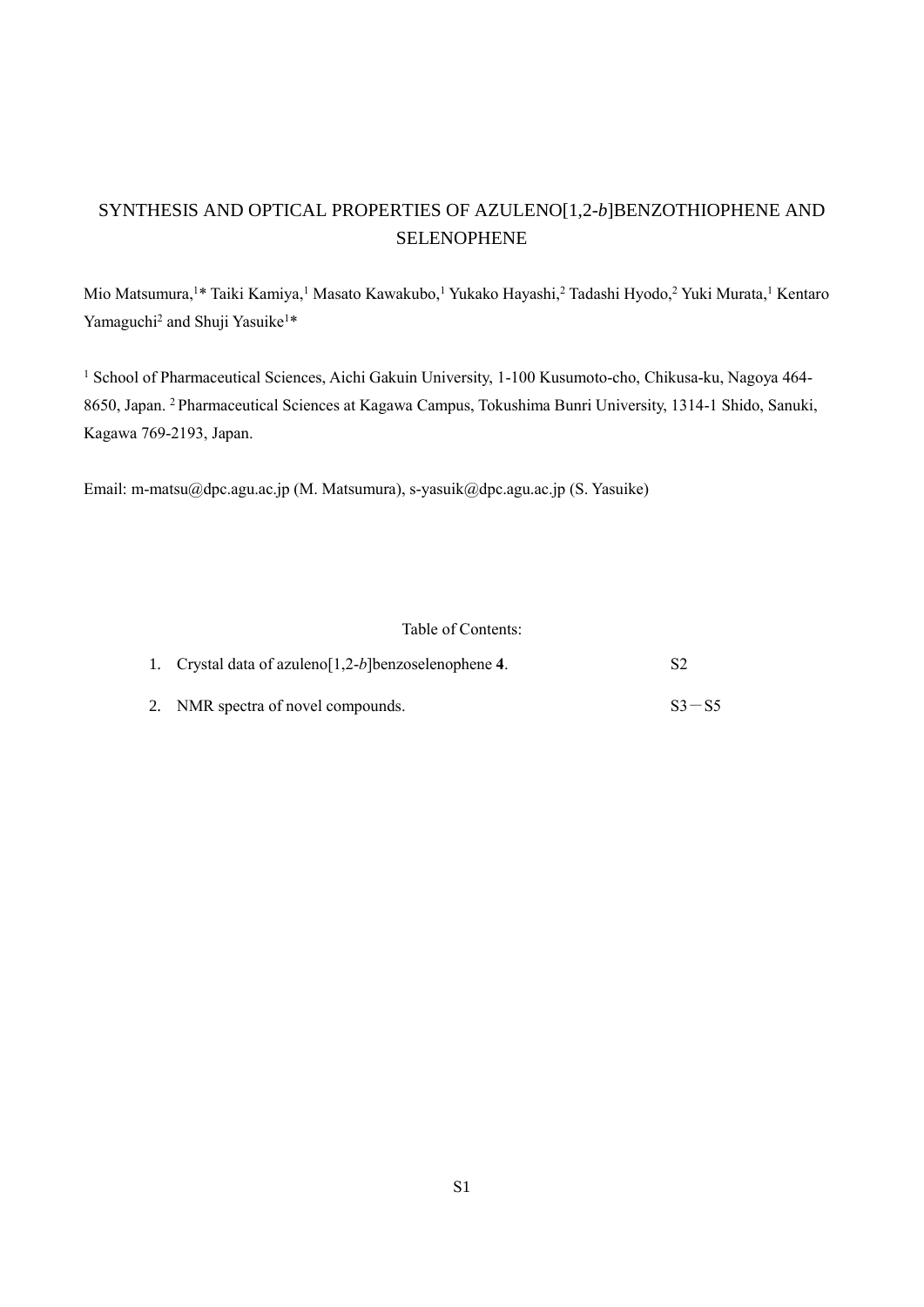1. Crystal data of azuleno[1,2-*b*]benzoselenophene **4**.



Figure S1. Xray crystal sturecture of **4**.

| $C5a-C5b$  | 1.404(6) | $C1-C2$             | 1.387(6) |  |  |
|------------|----------|---------------------|----------|--|--|
| $C5b-C6$   | 1.384(6) | $C2-C3$             | 1.391(6) |  |  |
| $C6-C7$    | 1.402(6) | $C3-C4$             | 1.378(7) |  |  |
| $C7-C8$    | 1.381(7) | $C4-C4a$            | 1.413(6) |  |  |
| $C8-C9$    | 1.403(6) | $C4a-C11b$          | 1.429(6) |  |  |
| $C9-C10$   | 1.392(6) | $C1-C11b$           | 1.392(6) |  |  |
| $C10-C10a$ | 1.398(6) | Se-C <sub>4</sub> a | 1.889(5) |  |  |
| $C10a-C11$ | 1.382(6) | Se-C5a              | 1.894(4) |  |  |
| $C11-C11a$ | 1.436(7) | $C11a-C11b$         | 1.446(6) |  |  |
| $C5a-C11a$ | 1.403(6) |                     |          |  |  |
| $C5b-C10a$ | 1.506(6) |                     |          |  |  |

Table S1. Selected bond lengths of **4** [Å].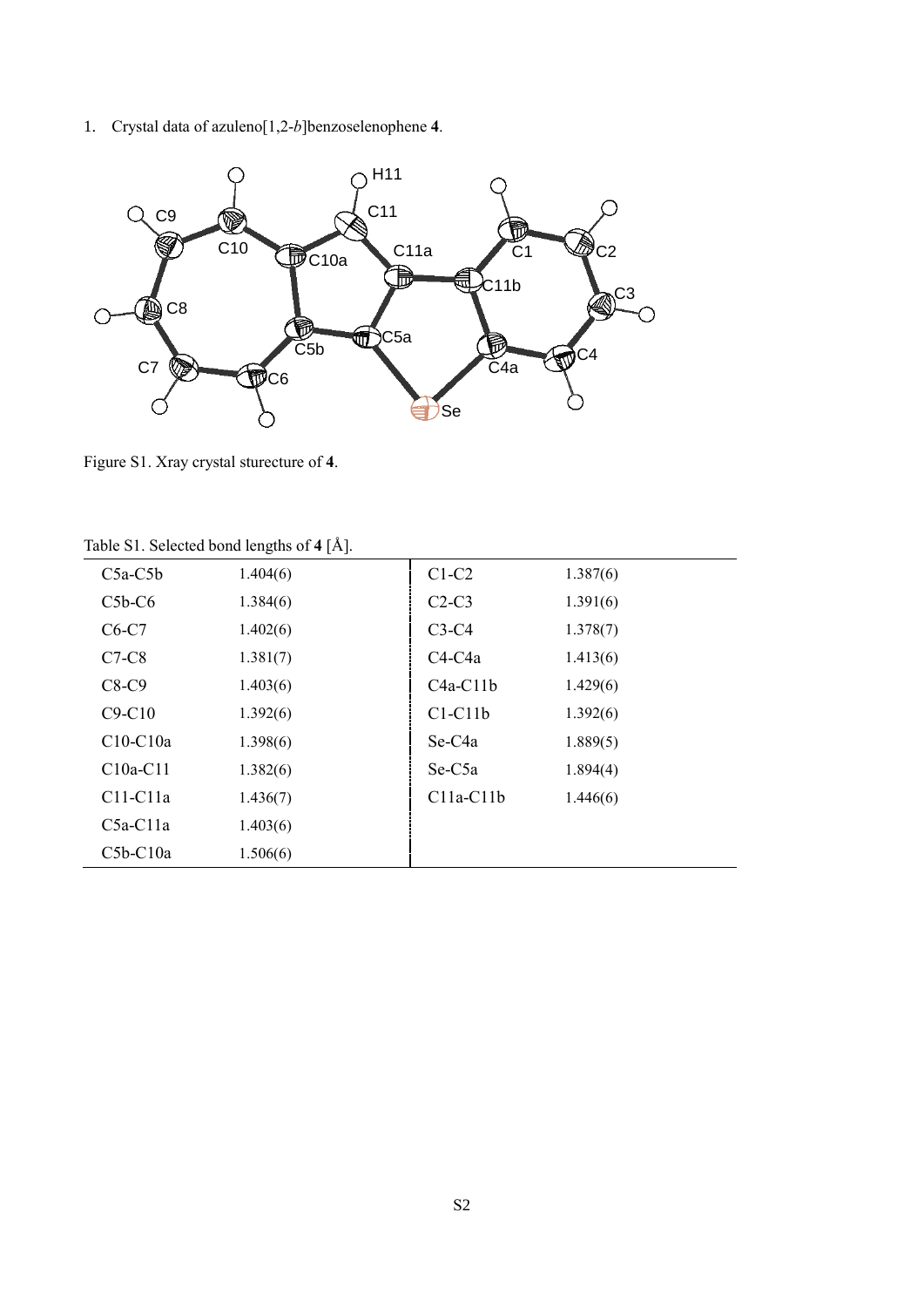### 2. NMR spectra of novel compounds.

## <sup>1</sup>H NMR of compound **2**.



# 13C NMR of compound **2**.

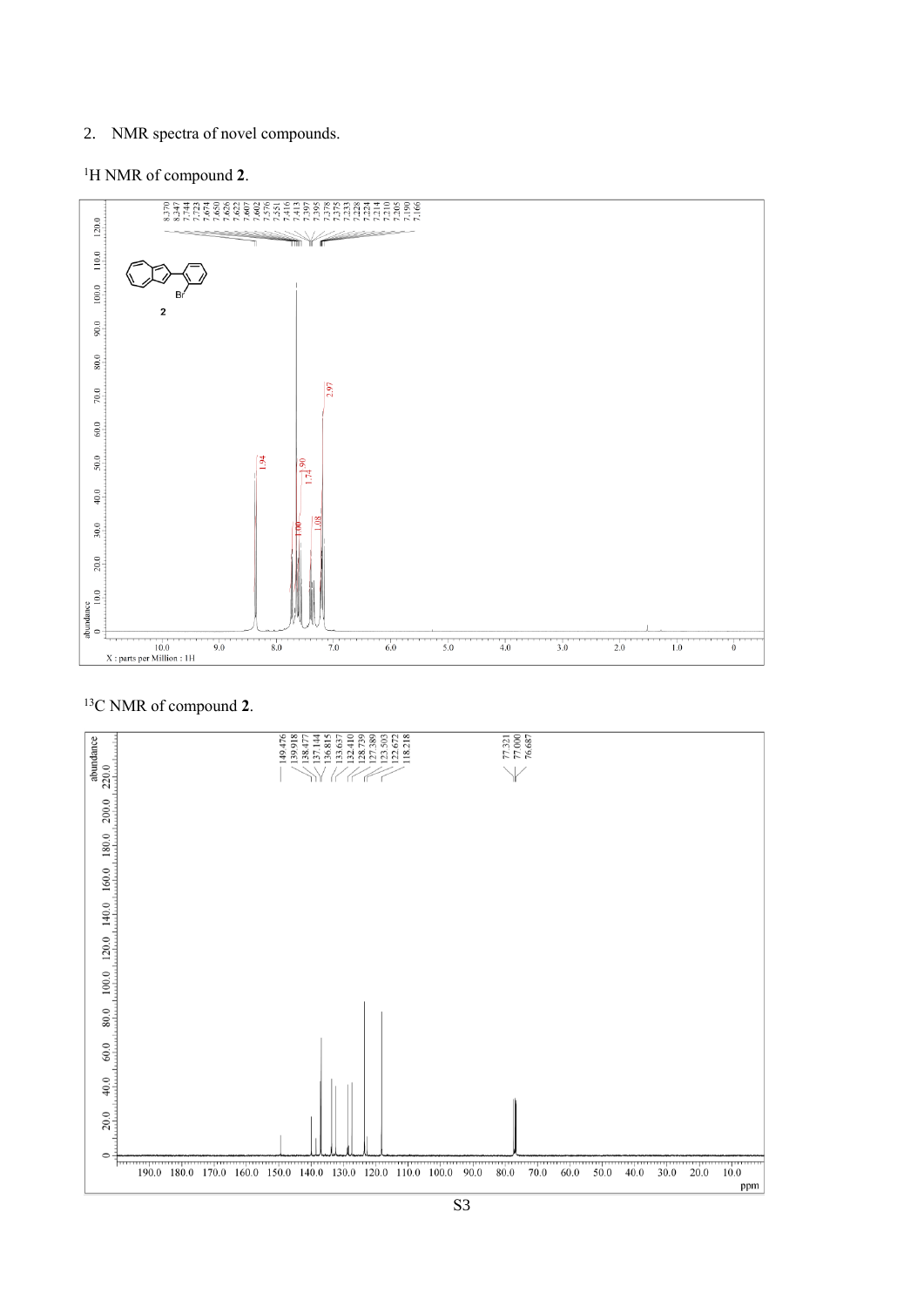H NMR o f compound **3**.



### C NMR of compound **3**.